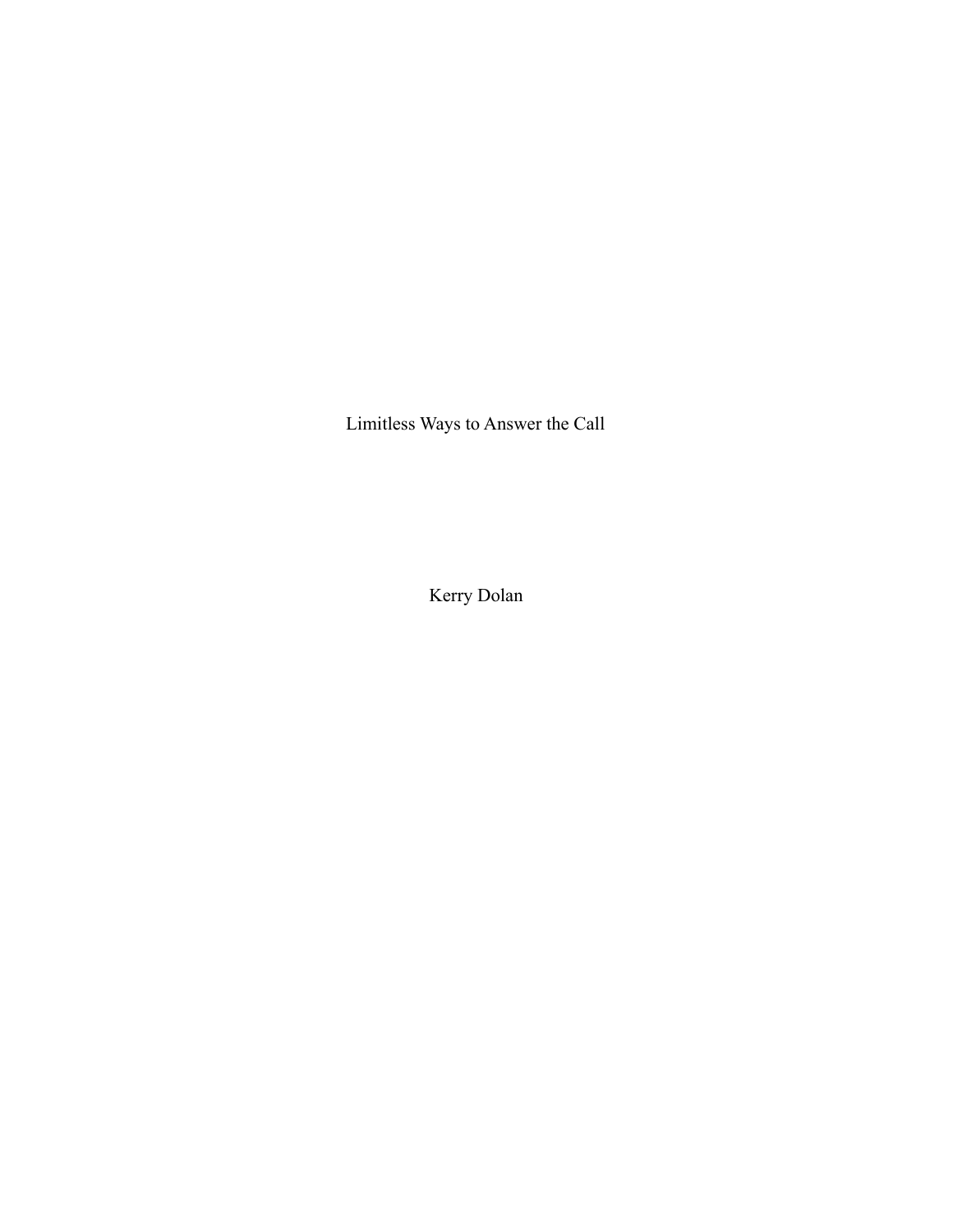As humans, we are neurobiologically wired to connect and care for one another. The call to care for others is literally *hard-wired* into our DNA, and it is a call that transcends time and place. Many have answered the call before us, and many will answer the call after us. My own experience of caring for others has taken me to many different places, and, likewise, I have provided care in many different ways.

I spent the summer of 2015, along with other high school students, working for the Ecology Youth Corps cleaning up the side of Interstate-5 – an exceptionally dirty, but rewarding job. In 2016 I traveled to Ghana and spent three weeks of my summer working alongside several local Ghanaian volunteers, helping to build a school in a local town. Additionally, as a high schooler in my church's youth program, I spent several summers traveling to various locations around the Pacific Northwest participating in one-week service trips with my peers. On these trips, we served meals to houseless populations, killed invasive plant species so that indigenous species could thrive, and erected cattle fences in blistering heat, amongst other things.

I offer these anecdotal examples of care not because I wish to make myself seem righteous or more "deserving" of God's love. Rather, I provide these examples to demonstrate the importance of working alongside others to promote care – perhaps the most significant aspect of caring for others. I believe that the call to care for others cannot, and should not, be answered by one person alone. As PLU's Wild Hope Center for Vocation states: "Vocation is being called *with others* to promote human and ecological flourishing" (Wild Hope Center for Vocation, emphasis added).

Covid's isolating nature proved difficult (arguably an understatement), and for many of us it created a sense of displacement, anxiety, and unpredictability. As we begin transitioning out of the extreme uncertainty and isolation that we faced during the first year and half of the global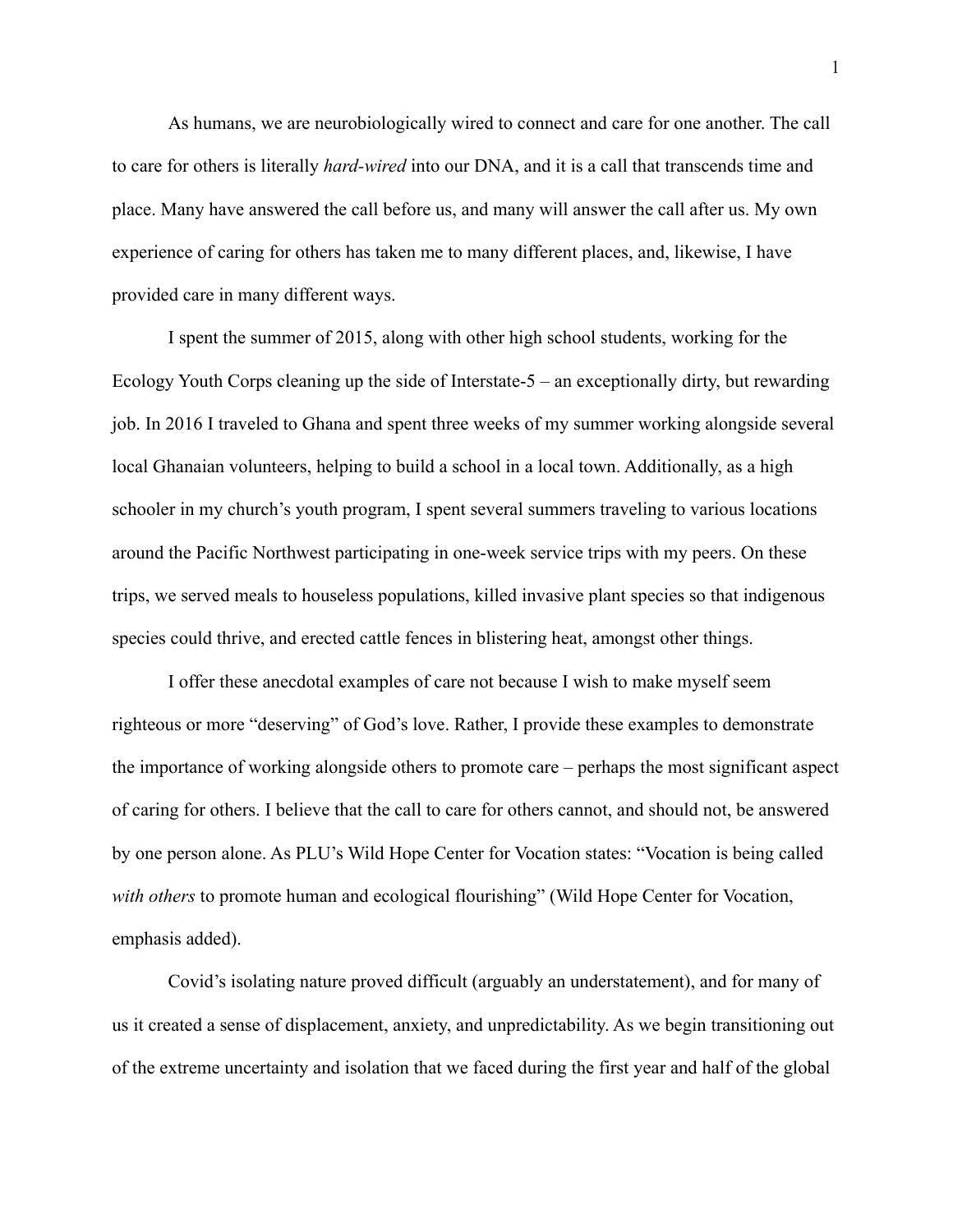pandemic, I find myself reflecting on the ways in which myself and others answered the call to care for others during such challenging times. While I am reminded of all the ways the pandemic so detrimentally affected aspects of my life and the lives of others, I am also reminded of how the pandemic presented us with a once-in-a-generation invitation to reimagine the boundaries and limitations of how we answer the call to care for others.

Attending an institution that so outwardly promotes care, and that encapsulates this attitude in its mission statement – "PLU seeks to educate students for lives of thoughtful inquiry, service, leadership and care – for other people, for their communities and for the Earth" (About PLU) – it only makes sense that PLU attracts people who care for others. In October of 2020, following the murder of George Floyd and other egregious racial injustices that continued to transpire, my fellow ultimate frisbee captains and I felt called to brainstorm how we could promote care and social justice while in isolation. We decided to organize a program-wide social justice run/walk. To briefly explain, we chose to donate funds to three organizations that help marginalized communities in different ways. Every dollar we raised was one mile that an ultimate frisbee player had to run or walk in a location convenient for them. We had our participants reach out to anyone and everyone they knew, asking them to donate whatever they could afford, to any of the three organizations we were promoting. As we reached our donation deadline, and after all the calculations were complete, we were absolutely astounded to learn that we had raised over \$1,000 across the three organizations! This completely exceeded our expectations. So, we divvied up the miles among our teammates and had everyone send in a picture of themselves while running or walking their miles.

Not only did the outcome of this fundraiser surpass the expectations held by my fellow captains and me, but it also equipped us with the knowledge that we do not need to adhere to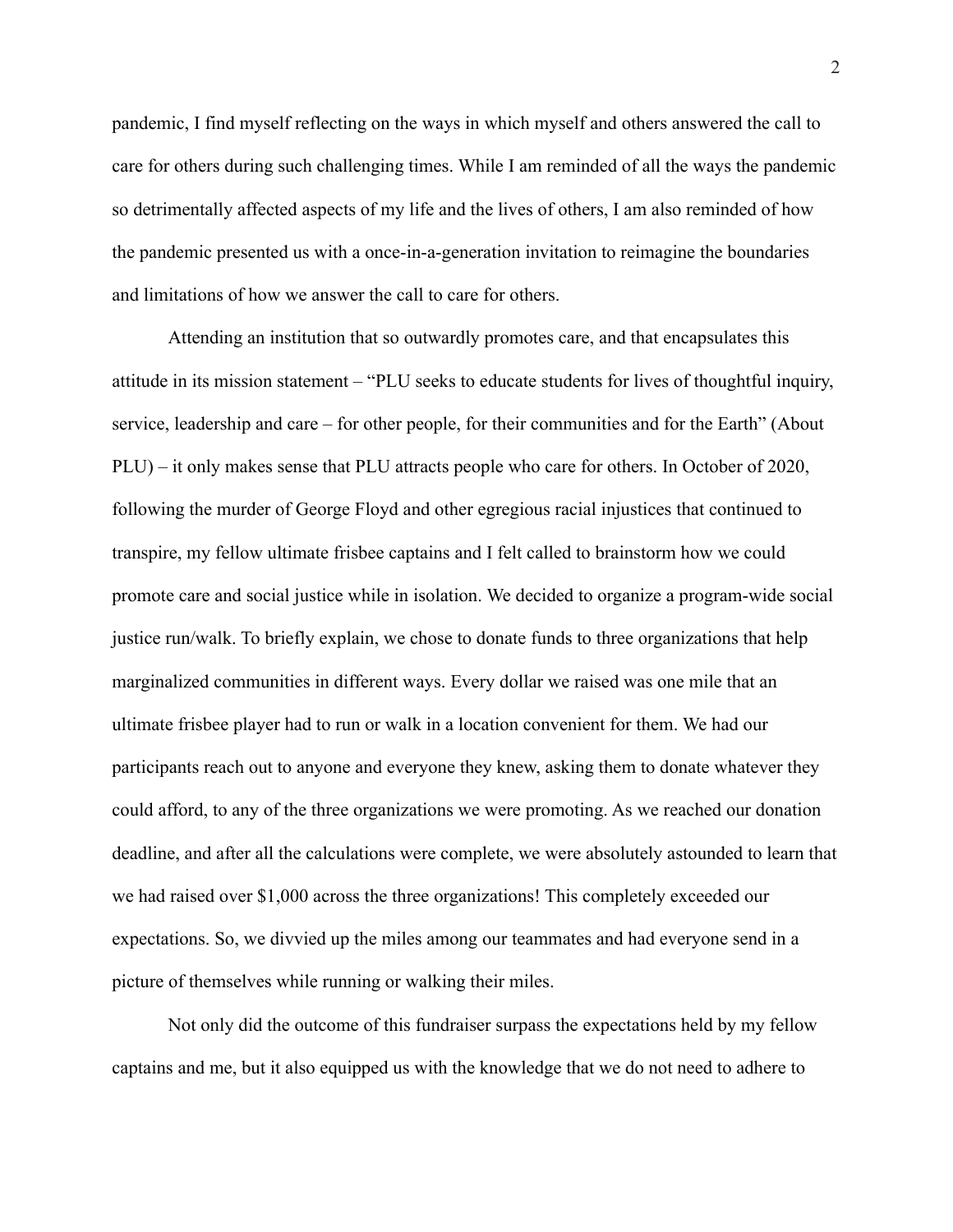traditional ways of answering the call to care for others. We had succeeded in organizing a completely virtual event, seeing each other only through our computer screens. This event, which was born, organized, and facilitated within the parameters of the pandemic, was carried out in isolation. Though this made our efforts difficult, it expanded my understanding of how limitless the possibility of answering the call to care for others really is. And, most importantly, it reinforced that though we may have been confined to the isolation of a global pandemic, we answered the call to care for others *together.*

A foundational aspect of Martin Luther's Reformation was based on gaining salvation through faith, not works. However, situated as the seventh element in the Core Elements in Lutheran Higher Education is *Service to the advancement of life, health, and wholeness*. This element emphasizes Martin Luther's teachings on service. While Martin Luther's faith-alone doctrine to salvation seems a bit counterintuitive to the seventh element of service, he believed that people are called to use their, "...God-given freedom responsibly and maturely in service to others in this world" (Service Wholeness and Health: Lutheran Studies). Though Luther was not crafting his controversial teachings in the context of a global pandemic, it is evident that his teachings can still be applied while living through one. We are citizens of the world and therefore citizens to each other, "..subject to all" in the words of Martin Luther.

It is in our human nature to care for others, and it *is* possible to answer the call to care for others in the midst of a global pandemic. This call is one that myself and others have heard and responded to before, during, and now after the pandemic, and as we begin to emerge after two long years of isolation, let us not forget the invaluable lessons the pandemic has taught us. Being able to conceptualize care outside of its traditional framework excites me, and I cannot wait to see where, and with whom, I continue to answer the call to care for others.